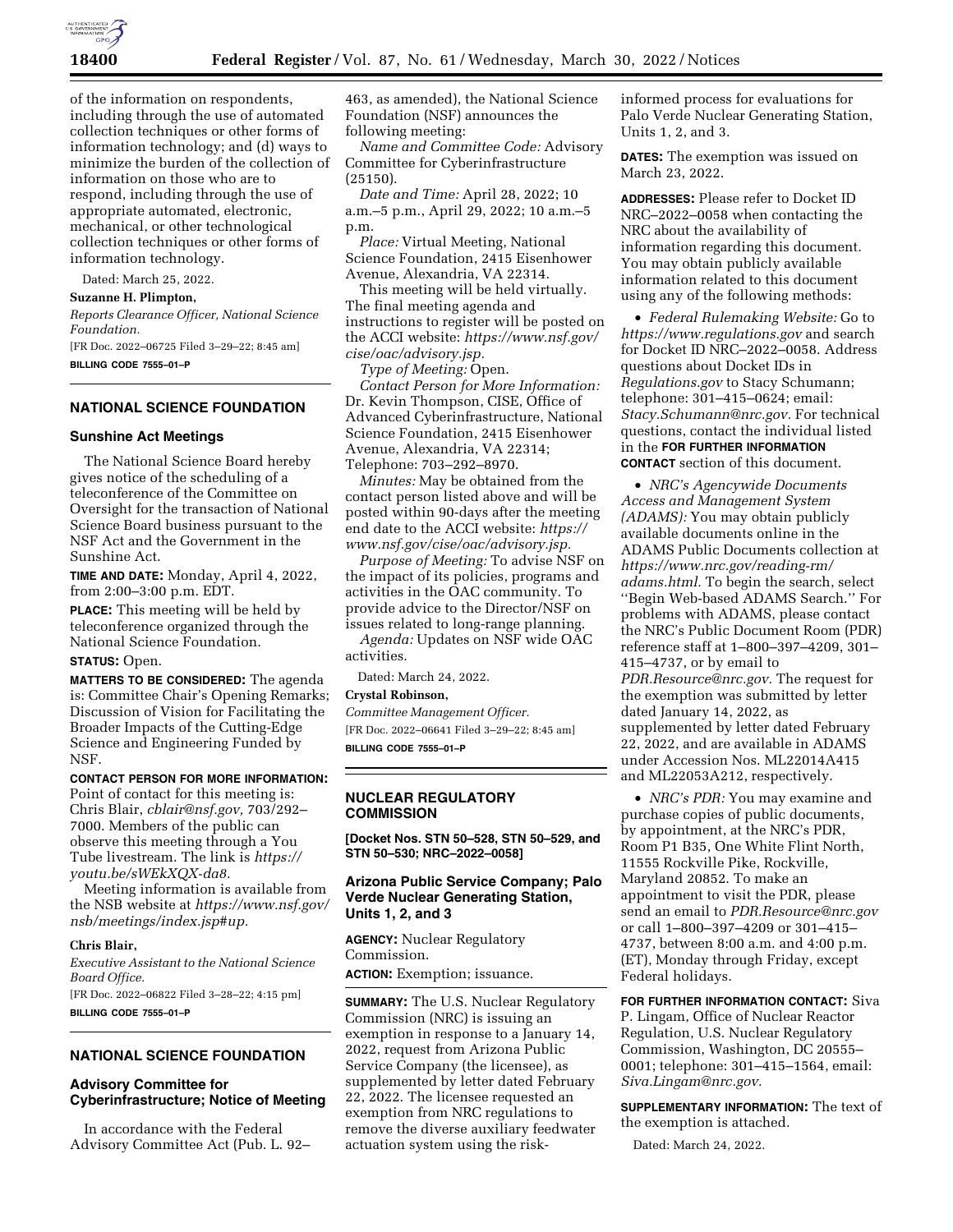For the Nuclear Regulatory Commission. **Siva P. Lingam,** 

*Project Manager, Plant Licensing Branch IV, Division of Operating Reactor Licensing, Office of Nuclear Reactor Regulation.* 

### **Attachment: Exemption**

# **NUCLEAR REGULATORY COMMISSION**

# **Docket Nos. STN 50–528, STN 50–529, and STN 50–530**

### **Arizona Public Service Company, Palo Verde Nuclear Generating Station, Units 1, 2, and 3 Exemption**

### **I. Background**

Arizona Public Service Company (APS, the licensee) is the holder of Renewed Facility Operating License Nos. NPF–41, NPF–51, and NPF–74, which authorize operation of Palo Verde Nuclear Generating Station, Units 1, 2, and 3 (Palo Verde), respectively. The licenses provide, among other things, that the facility is subject to all rules, regulations, and orders of the U.S. Nuclear Regulatory Commission (NRC) now or hereafter in effect. The facility consists of pressurized-water reactors (PWRs) located in Maricopa County, Arizona.

# **II. Request/Action**

By application dated January 14, 2022, as supplemented by letter dated February 22, 2022 (Agencywide Documents Access and Management System (ADAMS) Accession Nos. ML22014A415 and ML22053A212, respectively), APS, pursuant to Title 10 of the *Code of Federal Regulations* (10 CFR) Section 50.12, ''Specific exemptions,'' requested an exemption from certain requirements of 10 CFR 50.62, ''Requirements for reduction of risk from anticipated transients without scram (ATWS) events for light-watercooled nuclear power plants,'' for Palo Verde. Specifically, the proposed exemption request would permit Palo Verde Units 1, 2, and 3 to eliminate the specific requirement of 10 CFR 50.62(c)(1) to provide equipment that is diverse from the reactor trip system to automatically initiate the auxiliary (or emergency) feedwater system under conditions indicative of an ATWS. The Palo Verde diverse auxiliary feedwater actuation system (DAFAS) fulfills this requirement in 10 CFR  $50.62(c)(1)$ , and APS has requested approval to allow elimination of DAFAS from the current licensing basis for Units 1, 2, and 3 consistent with the proposed exemption. Palo Verde will continue to comply with the additional requirement in 10 CFR 50.62(c)(1) to provide a

diverse turbine trip under ATWS conditions.

#### **III. Discussion**

The regulation in 10 CFR 50.62(c)(1) states:

Each pressurized water reactor must have equipment from sensor output to final actuation device, that is diverse from the reactor trip system, to automatically initiate the auxiliary (or emergency) feedwater system and initiate a turbine trip under conditions indicative of an ATWS. This equipment must be designed to perform its function in a reliable manner and be independent (from sensor output to the final actuation device) from the existing reactor trip system.

The regulation in 10 CFR  $50.62(c)(1)$ specifically includes the requirement to provide equipment that is diverse from the reactor trip system to automatically initiate the auxiliary (or emergency) feedwater system under the conditions of an ATWS. The Palo Verde DAFAS fulfills this requirement. Therefore, the proposed removal of the DAFAS from the Palo Verde licensing basis requires an exemption from this section of the regulations.

Pursuant to 10 CFR 50.12, the NRC may, upon application by any interested person or upon its own initiative, grant exemptions from requirements of 10 CFR part 50 when: (1) The exemptions are authorized by law, will not present an undue risk to the public health and safety, and are consistent with the common defense and security, and (2) special circumstances, as defined in 10 CFR 50.12(a)(2), are present. The licensee's submittal identifies in particular that the special circumstance associated with this exemption request is that continuing to maintain the DAFAS in the licensing basis for Palo Verde Units 1, 2, and 3 represents an undue hardship in accordance with 10 CFR 50.12(a)(2)(iii) due to DAFAS' obsolescence.

### *A. The Exemption Is Authorized by Law*

The NRC has the authority under 10 CFR 50.12 to grant exemptions from the requirements of 10 CFR part 50 upon demonstration of proper justification. The licensee has requested a partial exemption to the requirement in 10 CFR 50.62(c)(1) to provide equipment to automatically initiate the auxiliary (or emergency) feedwater system under ATWS conditions that is diverse from the reactor trip system. The licensee will continue to meet all other requirements in 10 CFR 50.62(c)(1). As discussed below, the NRC staff determined that special circumstances exist, which support granting the proposed exemption. Furthermore,

granting the exemption would not result in a violation of the Atomic Energy Act of 1954, as amended, or the NRC's regulations. Therefore, the exemption is authorized by law.

### *B. The Exemption Presents No Undue Risk to Public Health and Safety*

The NRC staff has concluded in the safety evaluation associated with this exemption under ADAMS Accession No. ML22054A005 (Enclosure 2) that the exemption represents low risk, is of minimal safety impact, and that adequate defense-in-depth and safety margins are preserved. DAFAS is not credited in the Palo Verde UFSAR Chapters 6 and 15 accident analyses for actuating AFS to remove residual heat. AFAS is the credited means for initiating AFS in the UFSAR analyses as well as in the Palo Verde PRA model and will be unaffected by the proposed removal of DAFAS. In addition, the NRC staff has concluded that it is acceptable for the licensee to credit existing operator manual actions within the emergency operating procedures to initiate AFS under ATWS conditions as defense-in-depth in support of the requested exemption. Thus, granting this exemption request will not pose undue risk to public health and safety.

### *C. The Exemption Is Consistent With the Common Defense and Security*

The proposed exemption will allow the removal of DAFAS from the licensing basis for Palo Verde Units 1, 2, and 3 as a diverse automatic actuation of AFS under ATWS conditions satisfying partial requirements of 10  $CFR 50.62(c)(1)$ . The NRC staff has reviewed the exemption request in the SE associated with this exemption. The NRC concluded in the associated SE that the licensee's submittal demonstrates that the reactor protection system, the engineered safety features actuation system (ESFAS) and AFAS, and the supplemental protection system (SPS) are designed and maintained with high reliability to preclude ATWS conditions and are monitored under 10 CFR 50.65, ''Requirements for monitoring the effectiveness of maintenance at nuclear power plants.'' The NRC staff also concluded that adequate defense-in-depth and safety margins will be preserved with the removal of DAFAS from the licensing basis for Palo Verde Units 1, 2, and 3. The licensee will continue to meet all other requirements in 10 CFR 50.62(c)(1). Further, the exemption does not involve security requirements and does not create a security risk. Therefore, the exemption is consistent with the common defense and security.